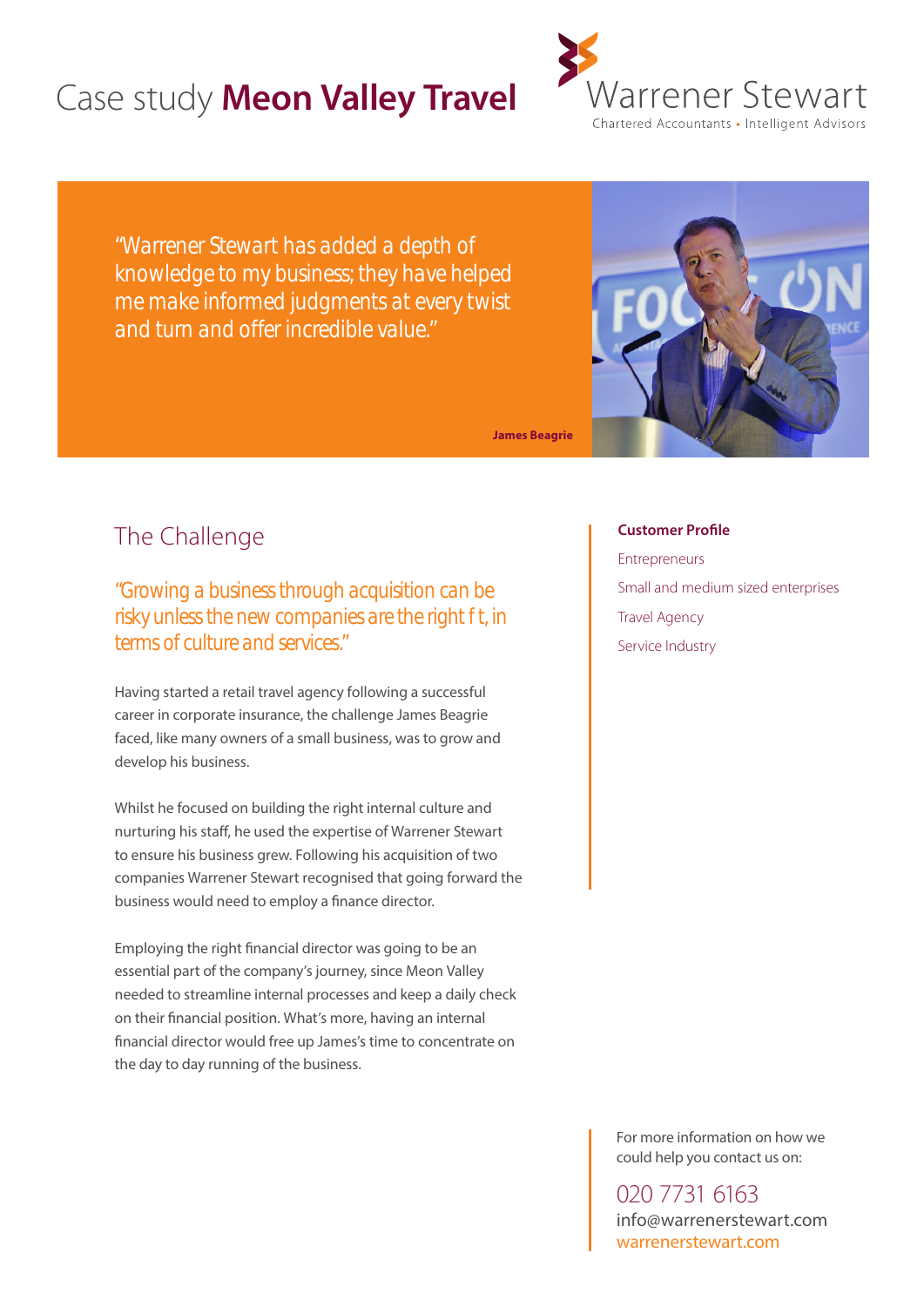*"Warrener Stewart has added a depth of knowledge to my business; they have helped me make informed judgments at every twist and turn and offer incredible value."*



**James Beagrie**

### The Solution

*"I rely on Warrener Stewart's wisdom and advice not only on matters of international tax, for example, but also their sharing of ideas and best practice for the business in general."*

The initial search and interviews were all conducted by Warrener Stewart. They whittled the choice down to four candidates who, during a second interview, met with James so that he could make the final choice.

Since James had worked hard to instil key values, he wanted to recruit a finance director who appreciated the hard work and dedication that is required to operate an award-winning travel agency. Over the next two years the newly appointed finance director worked alongside Warrener Stewart implementing the systems necessary for the continued smooth running of the business. She also trained one of the more junior finance members to take over the role upon her departure.

With the day to day finances being managed by the internal financial director, Warrener Stewart's director Colin Edney and his team continued to provide ongoing business and tax advice. To ensure Meon Valley remained ahead of competition, Warrener Stewart would frequently make James aware of latest developments and commercial innovations they had obtained through their association with other clients.

#### **• Core services**

- Accountancy Audit Business advisory Corporate tax Personal tax Tax strategy and planning
- **• Business advisory services**
- **• Tax strategy and planning services**
- **• Support services**

For more information on how we could help you contact us on:

020 7731 6163 info@warrenerstewart.com warrenerstewart.com